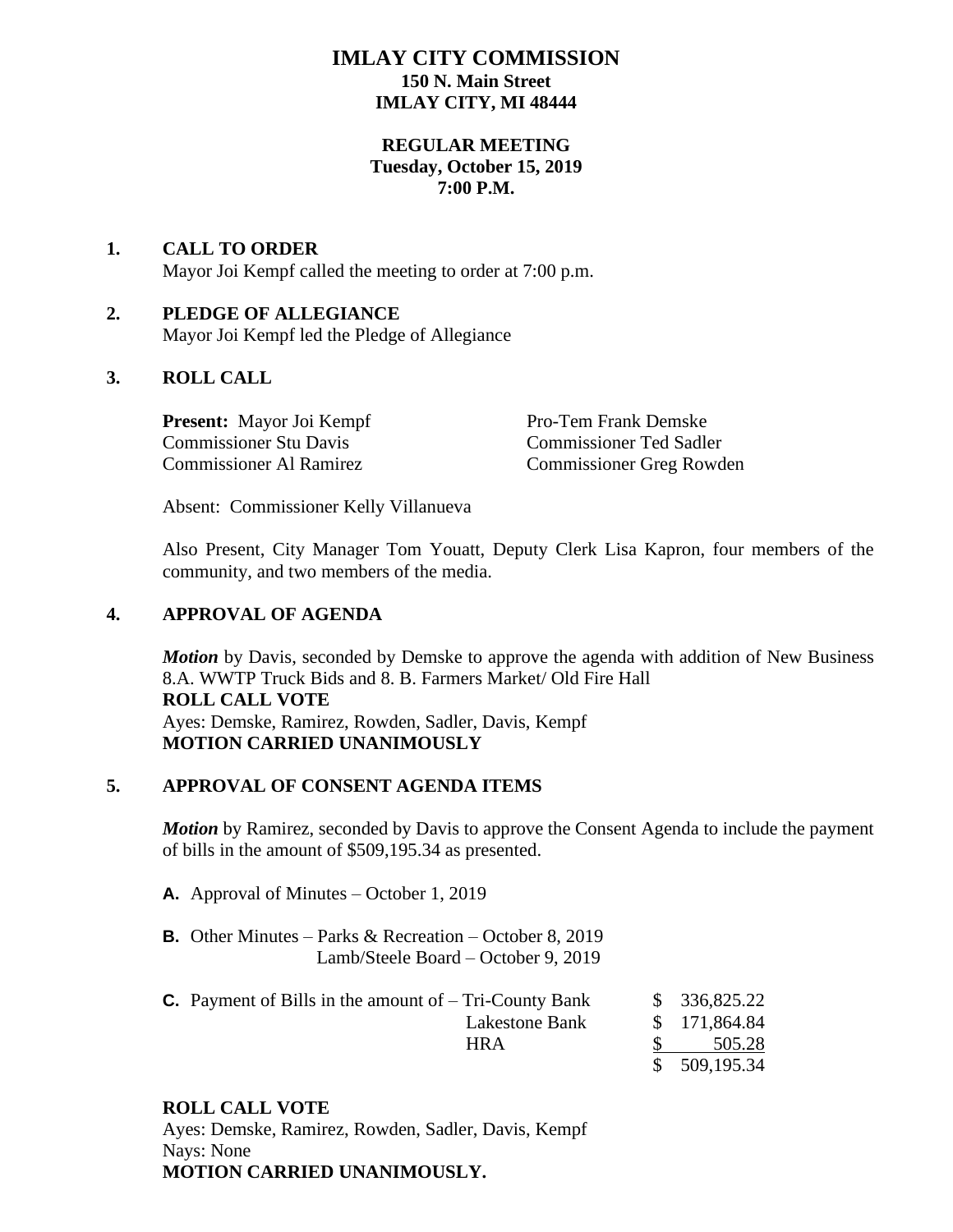# **6. CITIZENS FROM THE FLOOR**

Allen Rosenbalm - concerned over the financial future of the City. He would also like us to add the phone number for GLTA in our newsletter to inform those that don't drive who to call for transportation.

Christiana & Jason Bishop (owners of Backyard Creations and More LLC at 404 E. Fourth Street) informed the Commission they will be moving to Almont in December. They were very frustrated with the issue of not being able to put their sign by M-53.

### **7. OLD BUSINESS**

### **A. H2A Architects Invoice – Fire Station**

*Motion* by Demske, seconded by Sadler to approve Pay #3 of H2A Invoice # 19217 in the amount of \$5,040.00 as presented.

#### **ROLL CALL VOTE**

Ayes: Rowden, Sadler, Davis, Demske, Ramirez, Kempf Nays: None **MOTION CARRIED UNANIMOUSLY**

#### **B. Superior Contracting Group Invoice Fire Station**

*Motion* by Davis, seconded by Demske to approve payment to Superior Contracting Group in the amount of \$113,729.31 as presented.

### **ROLL CALL VOTE**

Ayes: Sadler, Davis, Demske, Ramirez, Rowden, Kempf Nays: None **MOTION CARRIED UNANIMOUSLY**

### **8. NEW BUSINESS**

#### **A. WWTP Truck Bids**

City Manager Youatt presented three bids for the purchase of a truck for the WWTP.

*Motion* by Davis, seconded by Sadler to approve the Bid from Imlay City Ford in the amount of \$34,405.00 as presented.

### **ROLL CALL VOTE**

Ayes: Davis, Demske, Ramirez, Rowden, Sadler, Kempf Nays: None

### **B. Farmers Market/Old Fire Hall**

City Manager Youatt presented the idea of converting the Old Fire Hall into a year-round Farmers Market. He proposed adding two new restrooms, an office for the Market Manager and polishing the floors. He informed the Commission that Rural Development has money for this type of project and he and DDA Director Lorrelei Natke would work on the application together.

*Motion* by Demske, seconded by Ramirez to look into the potential for a year-round Farmers Market.